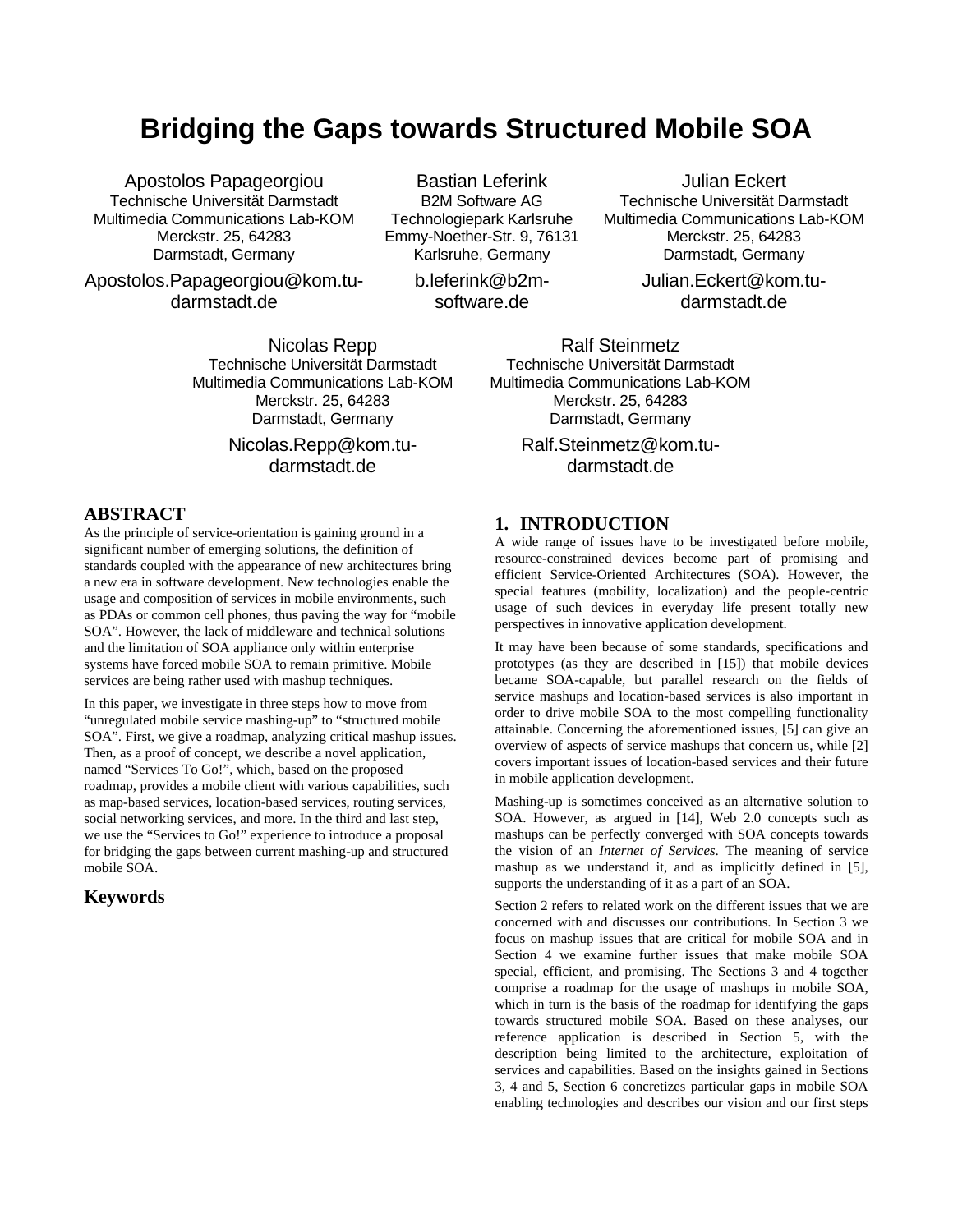towards bridging them. We conclude our paper with a summary in Section 7.

# **2. RELATED WORK AND OUR CONTRIBUTION**

A good description of what a Web service mashup is and how it differs from Web service compositions can be found in [5]. According to it, service mashups differ in that they alleviate the burden of service composition with strict regulations and patterns and they are therefore more easily implemented by less specialized developers. Interesting mashup modeling approaches and execution platforms are investigated in the mentioned paper, as well as in [4]. A contribution of our current paper to such research work is the identification of mashup issues that are critical when it comes to mobile SOA, and the formulation of a corresponding roadmap.

Concerning mobile SOA, [15] gives an overview of developments that are necessary in order to enable Web Service consumption in mobile environments. To this end, we offer a roadmap application and an example of usage of the corresponding J2ME specifications (JSR-172) mentioned in [15] and [8]. Lightweight mobile SOA architectures [8] have become more and more important, with keeping traffic and hardware costs to a minimum being a critical issue. We contribute by describing key aspects of our fully-functional, efficient, map-based, multiple-service mobile application, which requires less than 300 kilobytes of memory.

Still, our main contribution is the identification of gaps in the mobile SOA world and our proposal for bridging them in a way that we can smoothly move from the mashing-up of mobile services to really structured mobile SOA, without losing the advantages of current techniques. The details of this vision become clearer in the last sections. The conclusions made from this research work led to the kick-off of a new research project, goal of which is to further investigate the identified gaps and design/implement solutions for them. More related work concerning such gaps will be referenced in Section 6.

# **3. SERVICE MASHUP TECHNIQUES**

The term *Service Mashup* is normally used to indicate the result of the gathering of a set of services, when this result has been achieved after the application of a variety of design and implementation decisions and techniques. Mashups do not imply the existence of standard protocols or procedures, as *Service Compositions* [12] do. Still, the research on relevant design procedures, implementation architectures or even tools (as in [4] and [5]) can help transform mashing-up into a powerful, structured approach.

Critical issues of service mashups are presented now in such an order and in such a way, so that they can form:

- A roadmap for mobile SOA application development, (together with the issues of Section 4) and most importantly
- A basis for the identification of gaps that new mobile SOA middleware should fill in order to support or enable more structured mobile SOA development.

# **3.1 Principles and Design**

Although service-orientation offers the possibility to flexibly add, replace, or subtract services at any time, a different and careful design phase is still very necessary. In addition to traditional application design tasks, special consideration of the steps for the design of the service mashup, as well as of some basic SOA design principles are needed.

As *basic SOA design principles*, we refer to tasks such as tradeoff valuations and agreements with service providers, guidelines for the creation of new services, selection of a governance approach and more. Having applied a careful design process in our reference application, we keep it here short and do not go into details of each phase. The selection of a careful design process among the numerous proposed approaches must match the application needs. Showing the way, [9] and [12] offer interesting analyses of SOA design and governance.

As *service mashup design steps*, we refer to a chain of decisions such as the following, where each step must be well considered before heading for the next.

- Identify an abstract set of necessary services
- Find, examine, evaluate and test existing services that can be used to serve the application purposes.
- Select services that can be used, either independently or as parts for the composition of new services.
- Identify which new services and which compositions of new or existing services must be implemented.
- Identify and design all service relations, possibly by creating a mashup diagram or picture.
- Make sure that all needs of the initially abstract set are now fulfilled and when they are, proceed to implementing the designed mashup.

The goal of the overall procedure is to lead to the optimal coapplication of the techniques that will be described in 3.2, 3.3 and 3.4.

# **3.2 New and Existing Services**

Re-use of existing services is one of the most important benefits of the service-oriented paradigm. It is supposed to reduce the workload of software development to the composition of existing implementations. However, the vision is far from being achieved, especially when it comes to mobile SOA, and application-specific services must almost always be developed.

Coarsely categorizing, we can separate the services that we had to implement into those that fulfill new tasks and those that are related to existing services, by serving their composition, by being combined with them, or even enhancing them.

# **3.3 Service Compositions**

The technique of service composition is more or less known and it is considered as one of the most important characteristics of SOA. Service compositions are part of the mashup but, as the "black box" principle (i.e. the loose coupling rule) is applied recursively, composite services can be depicted as entities inside a mashup. Then, they should also be separately depicted by means of the modules that compose them. At this point, it must be stated that compliance to the "black box" principle is unfortunately not always guaranteed. Experience has proved that it is not always easy to achieve, and that non-compliance to it can have disastrous consequences in the flexibility of a service-oriented architecture.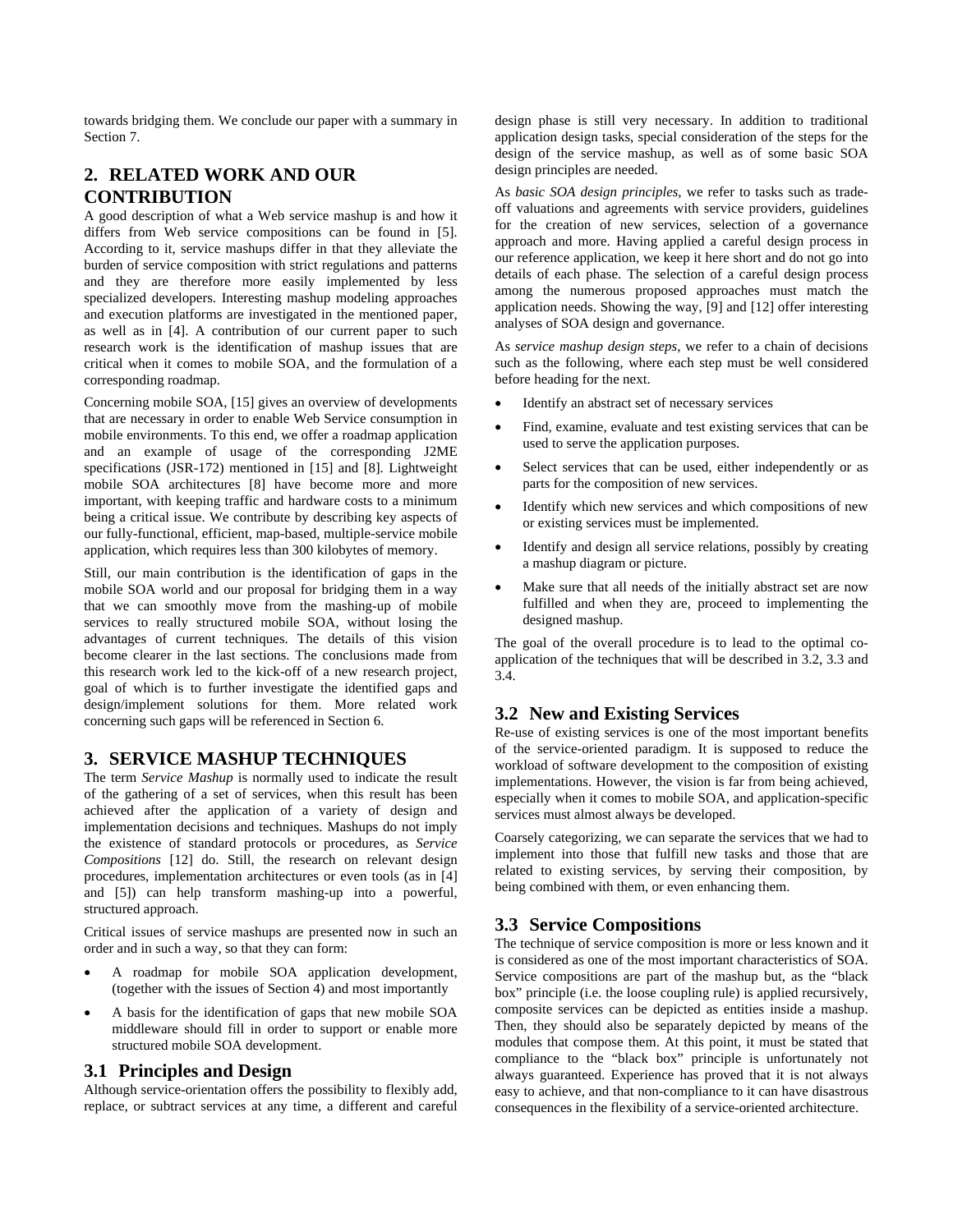For example, a typical service composition in our reference application will be the usage of a routing information service (provided by [17]), a public transport information service (provided by [13]), and a city information service (provided by our application server thanks to data from many different sources) to compose a service which in turn takes advantage of location and time data (cf. Section 4) in order to offer intelligent routing or suggestions.

## **3.4 Service Wrapping**

This is a less standard technique but has an upgraded importance in service-oriented systems. This happens because serviceoriented systems often benefit from the existence of services that are older and may not comply with the newest needs or standards. Service wrapping may affect either single services or even more commonly composite services, and is engaged mostly because of one of two reasons:

- *Protocol wrapping* is the effort to either provide existing software as a (web) service or to take an existing service and provide it with a different protocol, e.g., SOAP from HTTP.
- *Functionality wrapping* takes place when existing services or compositions of services fit our needs but not in an optimal way or not with the exact functionality that we need.

 Where and why the above described techniques can be applied and in what context they have been applied for the needs of our application may become clearer during the description of our system in Section 5.

# **4. ENHANCING SERVICES IN MOBILE ENVIRONMENTS**

As mentioned in the introduction and indicated with an example in 3.3, mobile applications can take advantage of the nature of their hosting devices in order to use some powerful features. The term *people-centric computing*, more analytically dealt with in [1], is more often used in the context of sensor network applications to mean the exploitation of data that spring from the human user. This way, the application can serve needs that are really narrowly related to its user. Because of the nature of modern mobile applications, we believe that they can have many features that make them people-centric, if they are effectively exploited. The capabilities offered by such features, which will be discussed in this section, are in a way similar to the capabilities offered by sensed data. Thus, they could be further enhanced by the existence of sensed data, providing a complete peoplecentricity. But for now, the involvement of sensed data in our solution remains a subject of future work.

Summing up the mentioned features, mobile devices accompany the user and contain data that are to be used personally (personalization). They follow and possibly record the actions of the user or events in his/her environment (context-awareness) and they also provide location data (localization). [1] is also a good study of such features. In the following, we explain how they can be exploited giving examples on how they are part of our reference application.

# **4.1 Personalization**

The term *personalization* is mainly used to refer to the ability of the user to set preferences in applications. When it comes to

mobile environments, it has an even wider meaning and a close relation to personal data as well as ambient- and contextawareness, as [1] also explains. In cases that the application includes services that take advantage of personal data and location data, personalization is not only a matter of user preferences, but mainly a matter of privacy.

Typical examples in our application are options like activation/deactivation of location services, tracking services, social networking services, and services that use other personal data (e.g. calendar). In addition to user preferences, we also regard as personalization the relationship of the application with user's personal actions. For example, our application enables services such as direct calling or message sending to phones of contacts or places (hotels, restaurants etc.). Further thoughts include services for booking etc.

#### **4.2 Context-awareness**

Mobile applications can track user actions and environmental states in a different, more enhanced way than traditional applications can do. This can enhance the functionality of web services consumed within a mobile environment. For example, a routing web service can obviously be enhanced by location information of the consumer, while an information web service can be enhanced by taking into account previous choices, actions or preferences of the user. Such techniques, along with a route tracking service, are typical examples of context-awareness within our application. Such solutions can lead to improved or even intelligent services, stemming from the enhancement of common Web services - new or existing.

Web services that could take advantage of (or be enhanced by) sensed data should also be considered in this category, although our application leaves this as an open issue for future work. The vision of mobile devices as the companions of humans, especially of elderly people, has already initiated much research work. With approaches such as ours, Web services will play an important role towards fulfilling this vision e.g., for transferring sensed data through the web and performing remote calculations or information retrieval triggered by the sensed data.

# **4.3 Localization**

Location-based services are considered separately because of their great importance and the vast research effort placed on them by the community, although they could be included in the context-awareness issue. Numerous studies ([2], [16]) deal with location-based services and platforms for their exploitation, while relevant applications have already appeared in scientific approaches and commercial products.

Another reason for special consideration is the high level of privacy that is normally dictated by the existence of such services. The best example of all, which is also present in our application, is the people-tracking case. Our application uses location data to enhance a social networking service, showing the current location of contacts on a map (if they have activated the corresponding service). Still, location data can enhance Web services in a more seamless and less concerning way. Automated calls of routing or information Web services and automated tips based on the user's current location are such cases.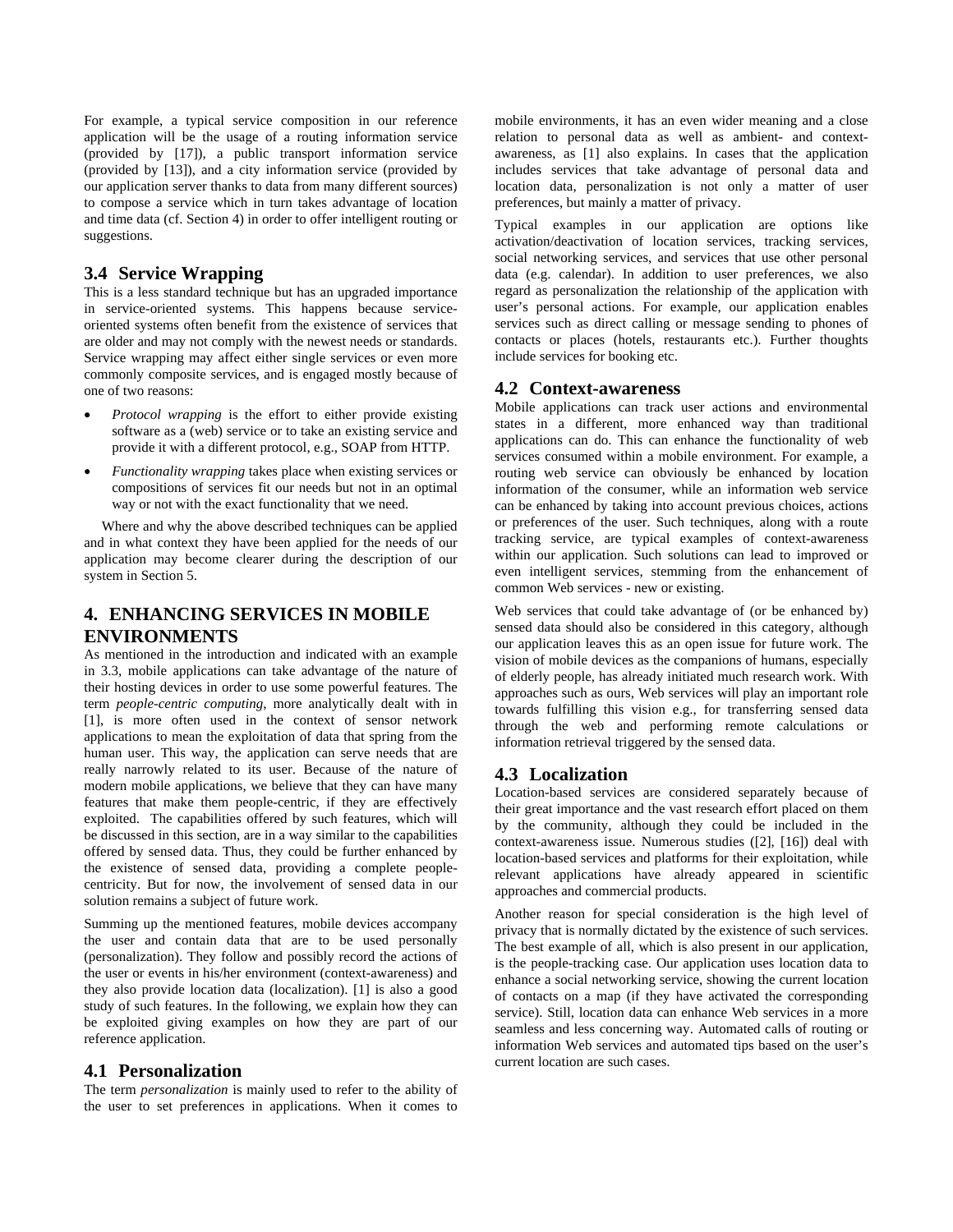# **5. OUR REFERENCE MOBILE SOA APPLICATION**

This section presents our reference application and puts it all together, by showing how the discussed issues and techniques are applied in mobile environments with existing technologies and currently feasible architectures. We present a high-quality mobile client requiring very few kilobytes that exploits mashups made out of a variety of services. The "Services To Go!" client is an application that was designed to consume service mashups of heterogeneous services in order to provide the user with locationbased, context-driven capabilities. Accordingly, the client includes numerous – though homogeneous – user interfaces that show these capabilities and constitute a multi-purpose companion application. Working on all these features is important for gaining insights that lead to the proposals of the next section.

Most of the functionalities are based on third party services that provide information ranging from map data [10] and routing details [17] to city information and restaurant reviews from a city magazine, as well as a social networking service. Depending on the desired functionalities and the available protocols, the services are either directly consumed or wrapped from our server, according to the techniques described in Sections 3.3 and 3.4. Specific application-oriented services are implemented and hosted exclusively on our server (cf. Section 3.2). Before we list the main categories of the exploited Web services (cf. Section 5.2) and present some more details about the client (cf. Section 5.3), we give a quick overview of the architecture in Section 5.1. In its generalized form, this can be seen as a roadmap architectural approach for mobile SOA solutions that are based on existing middleware and technologies.

# **5.1 Services To Go! Overview & Architecture**

As emphasized in [15], the latest specifications defined for Java Microedition (J2ME) – namely the JSR-172 specification (J2ME API for Web Services) – lay the foundations for serviceorientation in mobile applications. Exploiting JSR-172 capabilities along with capabilities of JSR-179 (J2ME Location API), we have pursued the enhancements described in Section 4. We have tested solutions both on devices that implement these specifications as well as on other devices. Of course, as stated in [15], the further enabling of service-orientation for mobile applications is a hot research issue and subject of future work.

Figure 1 is a coarse representation of the architecture. Our client is based on J2ME and uses the specifications mentioned earlier, as well as a mobile device database system (Record Management Store - RMS) and the device's Personal Information Management (PIM) system. At the bottom right, we see the connections to our Application Server, to the Birdseye Server (provider of the social networking service) and to the Third-Party Service Providers. We distinguish the Birdseye Server in order to introduce the notion of *internal* and *external* services. Although the Birdseye Service is not oriented to the purposes of our application, it is characterized as internal. This means that it lies inside the domain of the project, in the sense that the access to it reaches further than simple service consumption. The distinction between internal and external services plays an important role when it comes to the procedures of mashup design ([4], [5]) and SOA Governance [9]. Components of minor importance for the understanding of the architecture are not depicted.



**Figure 1. "Services To Go!" architectural overview** 

## **5.2 Web Services**

Altogether, we can distinguish 3 different categories of services involved in our client:

- Navigation Services (Routing, Public Transport etc.)
- Information Services (Hotel, Restaurant, Sightseeing, Tours, Stations etc.)
- Social Networking Service (Birdseye)

In the following, we comment on them shortly, trying to give insight into how the techniques and ideas presented in previous sections can be exploited.

## *5.2.1 Navigation/Routing Services*

Our Routing Service uses the wrapping and composition techniques in order to merge pedestrian routes with public transport connections. At the same time, it incorporates a contextdriven logic in order to provide up-to-date and smart proposals and alternatives. While the current GPS position of the client is the only information stored on the device, requests for navigation services are sent based on geo-coordinates and handled as follows: The Application Server asks a third-party service [17] for geo-location information (country, city, street, number, descriptions, etc.). Then, context-based decisions are made combining this information with data that are either available or provided by other services, e.g., distance to nearest stations, and user preferences (personalization). If they have to be included, the corresponding (time-aware) public transport connections are sought through another provider [13], while pedestrian routing details are then offered again by a different provider [17].

## *5.2.2 Information Services*

Information services can either be used in combination with other services (as described earlier), or they can directly serve user needs. Whatever the type of information and whoever the provider is, consistent representations and common attributes are used for their storage within the client. So, homogeneous (i.e. regardless of their type), user-friendly actions can be performed upon them, for example with the help of the map-based GUI (cf. Section 5.3).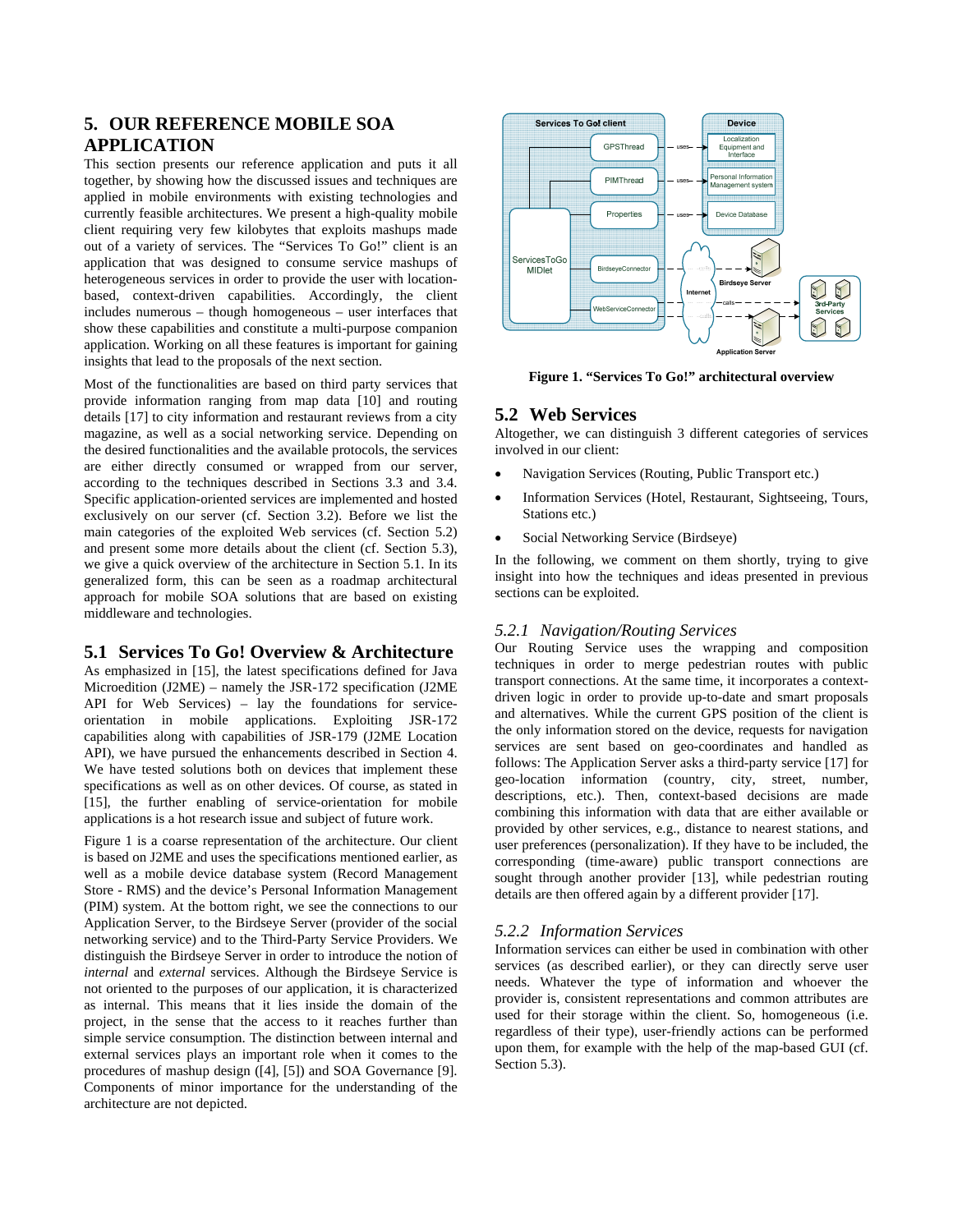#### *5.2.3 Social Networking Services*

The involvement of social networking services in mobile companions is a hot issue and our reference application was among the first applications to offer this novel capability and promote the research on this field. The Birdseye Server is currently under development by SAP Research. This server provides a Web API for geo-position tracking, message exchange, and contact position tracking. Every time XML-based messages for location updates, contact location requests or message submission/reception are exchanged with the Birdseye Server, status values (amount of unread messages etc.) are updated in the device memory, so that the social networking utility can be up-todate and personalized. Additional types of requests are possible, for example, our contacts positions by a geo-range and/or activity within a given amount of time. Of course, for reasons of privacy and personalization, all localization features can be very easily turned off. Again, we will see in the next Section how these aspects can be brought further.

## **5.3 Client Implementation and Interfaces**

Typical examples of the interfaces, indicating the location-based and context-driven nature, are the map screen and the next steps screen. The next steps interface allows for selecting services filtered by context values, like the current position or past user actions. Movement tracking and message utilities are two more key features.

#### *5.3.1 Map-based Interface*

The map is the basic interface of the client when it comes to exploitation of services from the end user. All main actions, known from existing navigating- and information-systems, are available using this interface. Namely, current location of the user (and of its contacts, if desired) is shown there. Any objects retrieved from heterogeneous services appear homogeneously on the map, while various user actions and functions like "route to", "call", "show details", etc., are available regardless of the object's type or "origin" (see also 5.2.2). Our map source is OpenStreetMap [10]. A sample screenshot can be seen in Figure 2.

However, our mobile SOA approach carries some great advantages in comparison to integrated navigators or personal companion applications:

- All data and information (including the maps) are retrieved from services and are not locally stored. This means very little need for memory and up-to-date information
- There is no single-purpose logic, which would limit extensibility. Our application already integrates many different types of services and it can easily integrate many more. Moreover, service updates or changes may not affect the client software.

#### *5.3.2 Next Steps*

The next steps interface provides the user with context-based options and proposals. While the location data are being updated, it is seamlessly being detected if the user is in "known" places, which can be predefined or user-tracked. Special rules then determine which options (i.e., services) will be proposed to the user each time.



**Figure 2. Sample screenshot of the Map-based interface** 

#### *5.3.3 Messages*

Services To Go! can send and receive messages of the social networking utility not only from within the Map-based interface, but also with a classical message interface.

#### *5.3.4 Tracking*

When the tracking utility is activated, positions and upcoming routing events are tracked. A use case is the combination of a tracking utility with routing services. The tracking utility can provide the user with alerts and reminders, for example, when entering a specific geographic zone or is running late for an event.

#### **6. FACILITATING MOBILE SOA**

After many recent "success stories" and detailed analyses in research and industry, service-oriented architectures have already proved to offer flexibility, scalability and reusability, due to the independency, interoperability and loose-coupling of the services [6].

Furthermore, the current state of the SOA world indicates that its evolution will lead to the so-called "Internet of Services" (IoS) with the help of service marketplaces. In this scenario, extended functionalities and capabilities of the supporting layers will let services be more accurately searched among all providers, automatically chosen with respect to quality and "matching degree", and more easily and flexibly bound to the clients.

#### **6.1 Identified Gaps**

All these advantageous features and capabilities (of the current state, as well as of the IoS) are also wished for mobile SOA. However, a "trip" along the roadmap and the applied scenario that we presented in the previous sections, shows that existing technologies cannot save the developers from the following obstacles on their way towards structured, fully-capable mobile SOA:

Services have to be manually bound to mobile clients, requiring varying effort with respect to the protocols that are supported at both client- and provider-side. Developers of mobile apps have to bother a lot about the communication protocols of the used services and often implement complicated parsing of the used message formats, because the libraries for service consumption at the client side are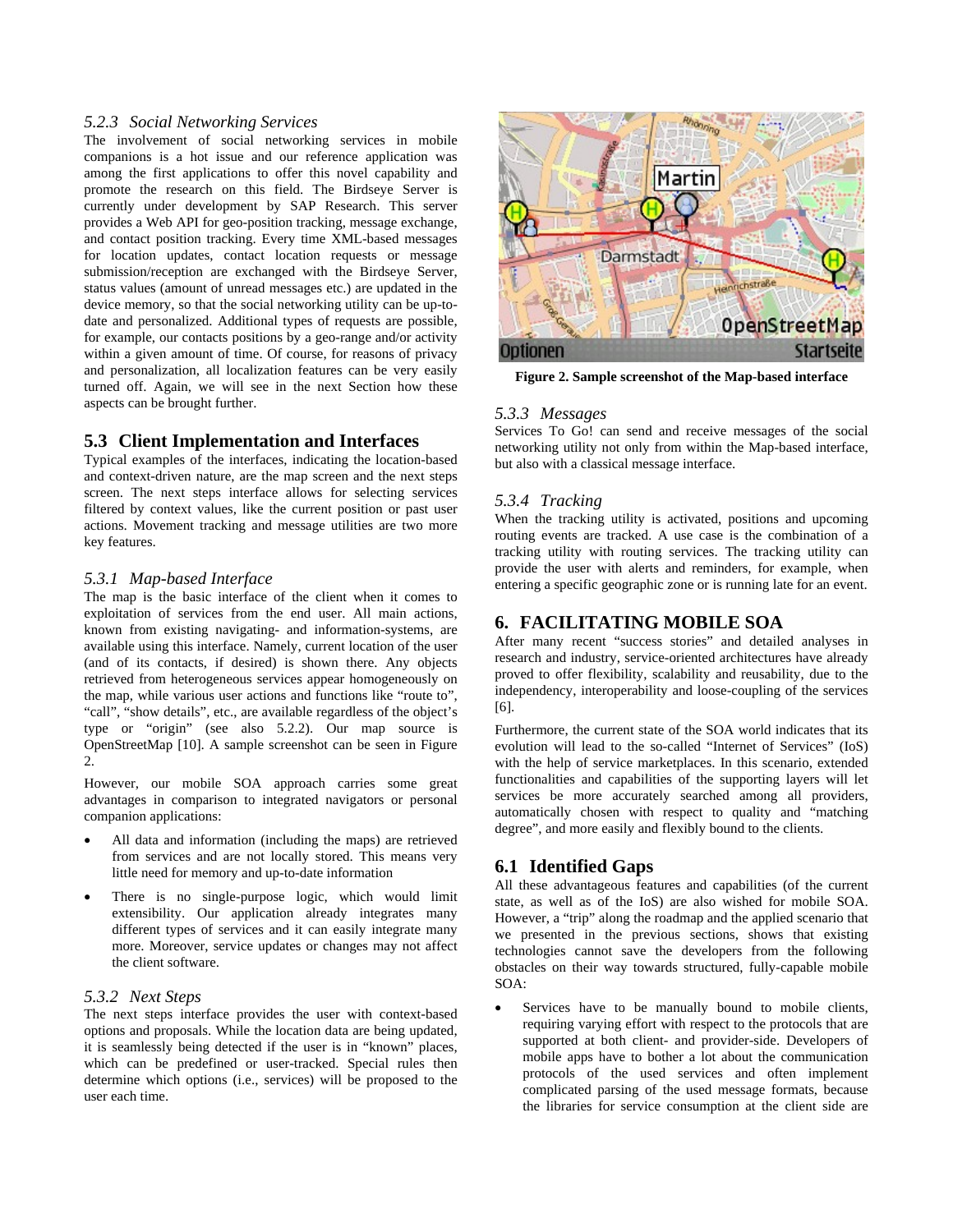primitive. Even for Web Services, the most common enabling technology, their consumption from mobile clients is much more difficult than from workstations, as there are no standard packages, e.g. in J2ME, to facilitate this further. Even worse, many devices do not implement required JSRs for Web Services, making it much more difficult and possibly bandwidth consuming to communicate with the providers. A study of [15] can support the understanding of this particular issue. Another consequence of this manual binding is that, in practice, mobile services cannot be replaced by equivalent services once they have been bound. In "Services To Go!" we had to wrap many services (see Sec. 3.4) and then manually bind them, requiring great effort. We also had to reject certain devices, because of missing capabilities.

- Enhanced context-awareness for mobile applications cannot be guaranteed and implemented without complex or application-driven structures or modules. In our example, the social networking utility (Birdseye) and its interfaces had to be extended, and they can still offer limited contextawareness. For the capturing and the exchange of other context-information, much manual work was required. Such "heavy" modules, which often reduce scalability, have to be implemented in almost all solutions (e.g. [7]) that want to support enhanced context-awareness, i.e. mutli-user timeand location-based personalized information.
- The lack of ESB-capabilities (Enterprise Service Bus) and the importance of "value-added services" on mobile applications dictate new solutions for workflow handling. The modeling and the consumption of workflows (with possibly dynamic service selection) is currently not possible and even if the ongoing research on workflow engines for mobile devices [11] has the desired results, a lot needs to be done in order to have workflows that are being resolved optimally for mobile applications and are getting automatically enriched with context-information ("valueaddition"). We have described how composition or mashingup is now manually performed, still directly addressing fixed service providers and requiring additional effort for providing the resulting composition or mashup with an interface compatible with the mobile client.

## **6.2 The Mobility Mediation Layer**

Although some research initiatives (e.g. [11], [15]) may lead to results that support mobile SOA, we are still far from letting developers easily exploit all SOA capabilities, as well as the Internet of Services, within their mobile applications. We present the Mobility Mediation Layer (MML), believing it is the most complete conceptual approach for supporting the participation of mobile clients in the Internet of Services.

The MML and its complementing environment is not simply a middleware to which a mobile application has to be bound. It is itself service-oriented and the services it offers aim to accompany and complement the existing solutions of SOA middleware and service marketplaces in order to make the latter exploitable in mobile environments and enriched with guaranteed contextawareness. In the following, we briefly describe its main parts, which are depicted on Figure 3.



**Figure 3. Concept of the Mobility Mediation Layer** 

The MML defines new specifications for its mobile interface, i.e. for the way it can be used from mobile clients so that the latter can flexibly "ask for" workflows or services that will be dynamically composed by accessing service marketplaces. This access will be provided by IoS/Marketplace Connectors. With respect to personalized features and other application-related data that will be available from many users and applications thanks to the Persistence Services, the dynamically selected services (or composed workflows) will be potentially enriched by being combined with Context Services. Context Adapters will be deciding when and how to perform this "intelligent" enrichment. Further aspects of these parts become clear in the following, where we describe how the problems of 6.1 can be overcome.

# **6.3 Bridging the Gaps**

With respect to the identified gaps, we explain how the proposed layer faces the respective problems.

- For the consumption of services that either have during development unknown providers/endpoints (i.e. have to be dynamically bound), or are offered with protocols incompatible with the mobile client, or should be wrapped (see sec. 3.4) or dynamically enriched with context, the MML offers a new mobile interface. Corresponding J2ME libraries that simplify the usage of this interface will reside on the client-side. The development of these libraries will accompany the specification of the MML's mobile interface. Unlike the existing standards for messaging in SOA communication, these specifications will be designed particularly for mobile clients, giving a new opportunity to allow for lightweight communication, which is important for resource-constrained devices. So, for mobile applications on devices that do not support the JSRs for Web Service consumption and for mobile applications that cannot or do not want to bind particular services, the mentioned capabilities of the MML will allow for an easy development that lets MML undertake the difficult tasks. This does not mean, of course, that an MML should mediate every interaction of the application with the used services.
- As we also mentioned for the case of Birdseye, the handling of enhanced context-information is difficult and even after its implementation, it can cost a lot in terms of inter-